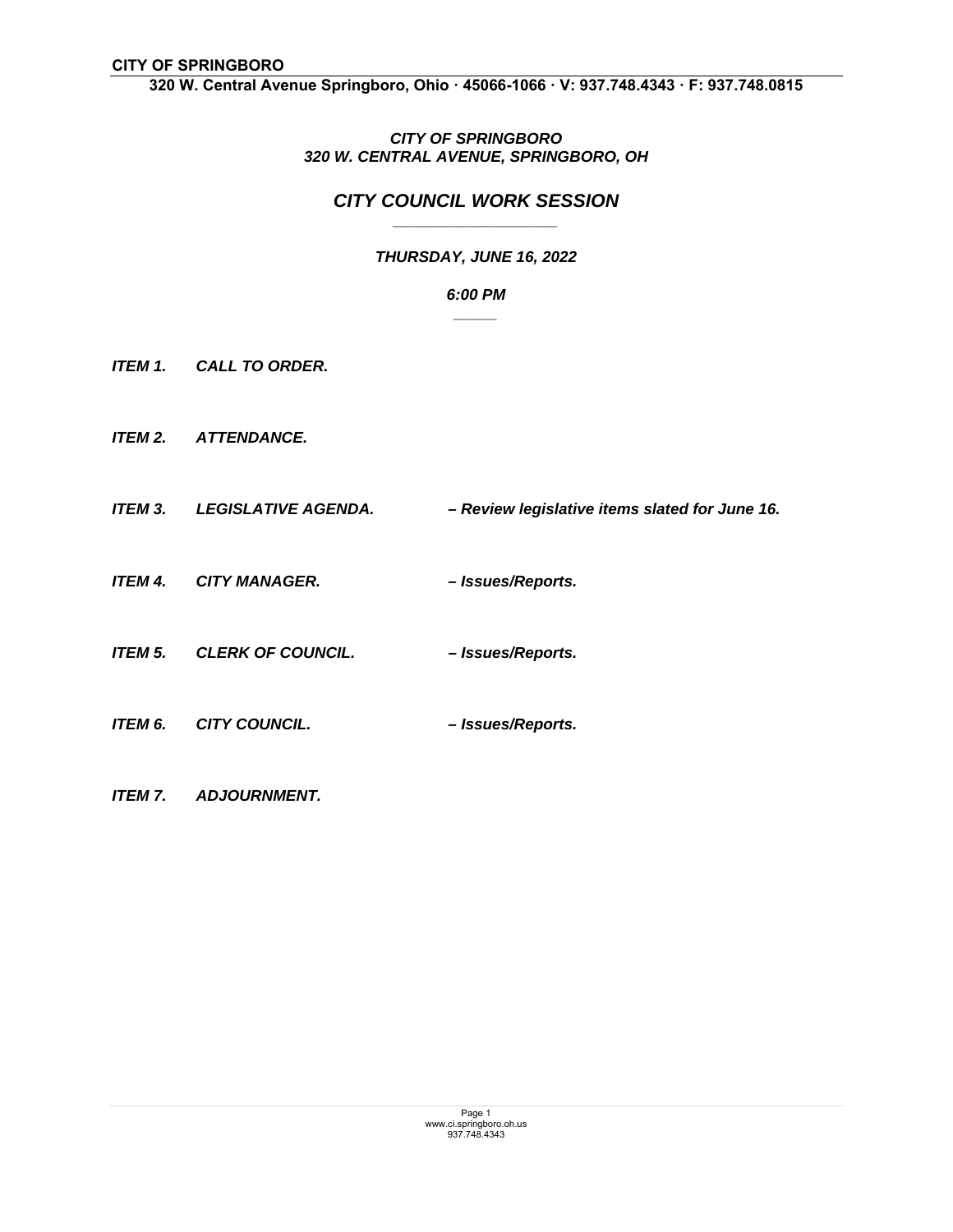**320 W. Central Avenue Springboro, Ohio ꞏ 45066-1066 ꞏ V: 937.748.4343 ꞏ F: 937.748.0815** 

### **CITY OF SPRINGBORO 320 W. CENTRAL AVENUE, SPRINGBORO, OH**

## **CITY COUNCIL REGULAR MEETING** *\_\_\_\_\_\_\_\_\_\_\_\_\_\_\_\_\_\_\_*

## **THURSDAY, JUNE 16, 2022**

#### **7:00 PM**  *\_\_\_\_\_*

- **ITEM 1. CALL TO ORDER.**
- **ITEM 2. PLEDGE OF ALLEGIANCE.**
- **ITEM 3. ROLL CALL.**
- **ITEM 4. APPROVAL OF MINUTES:** THE MINUTES OF THE CITY COUNCIL WORK SESSION AND REGULAR MEETING OF JUNE 2, 2022.
- **ITEM 5. PRESENTATIONS:** CONGRESSIONAL DISTRICT OFFICE UPDATE PRESENTED BY DAVID MCCANDLESS, DISTRICT REPRESENTATIVE.

#### **ITEM 6. LEGISLATION:**

- **1) ORDINANCE: SECOND READING.** AN ORDINANCE RE-DIVIDING THE CITY WARDS PURSUANT TO ARTICLE IV, SECTION 4.01(B), OF THE CHARTER OF THE MUNICIPALITY OF SPRINGBORO, OHIO; AMENDING PART TWO - ADMINISTRATIVE CODE, TITLE TWO – GENERAL PROVISIONS, CHAPTER 206, WARDS AND BOUNDARIES, SECTION 206.02, COMPOSITION OF WARDS, OF THE CODIFIED ORDINANCES OF THE CITY OF SPRINGBORO, OHIO.
- **2) RESOLUTION:** A RESOLUTION APPOINTING INITIAL REGION 14 REPRESENTATIVE AND ALTERNATE REPRESENTATIVE TO THE ONEOHIO RECOVERY FOUNDATION, INC. BOARD.
- **3) RESOLUTION:** A RESOLUTION AUTHORIZING THE CITY MANAGER TO ENTER INTO AN AGREEMENT WITH THE BOARD OF COMMISSIONERS OF WARREN COUNTY OHIO TO PROVIDE WATER SERVICE TO AN UNINCORPORATED PORTION OF CLEARCREEK TOWNSHIP ALONG STATE ROUTE 741.
- **4) RESOLUTION:** A RESOLUTION AUTHORIZING THE CITY MANAGER TO ENTER INTO AN AGREEMENT WITH TOM RITZ DESIGNS, LLC, DBA PUMPTRAXUSA, FOR THE DESIGN AND CONSTRUCTION OF PUMP TRACKS IN COMMUNITY PARK.
- **5) RESOLUTION:** A RESOLUTION AUTHORIZING THE CITY MANAGER TO ENTER INTO A CONTRACT WITH STURM CONSTRUCTION INC. FOR THE "2022 WATER MAIN REPLACEMENT" PROJECT.